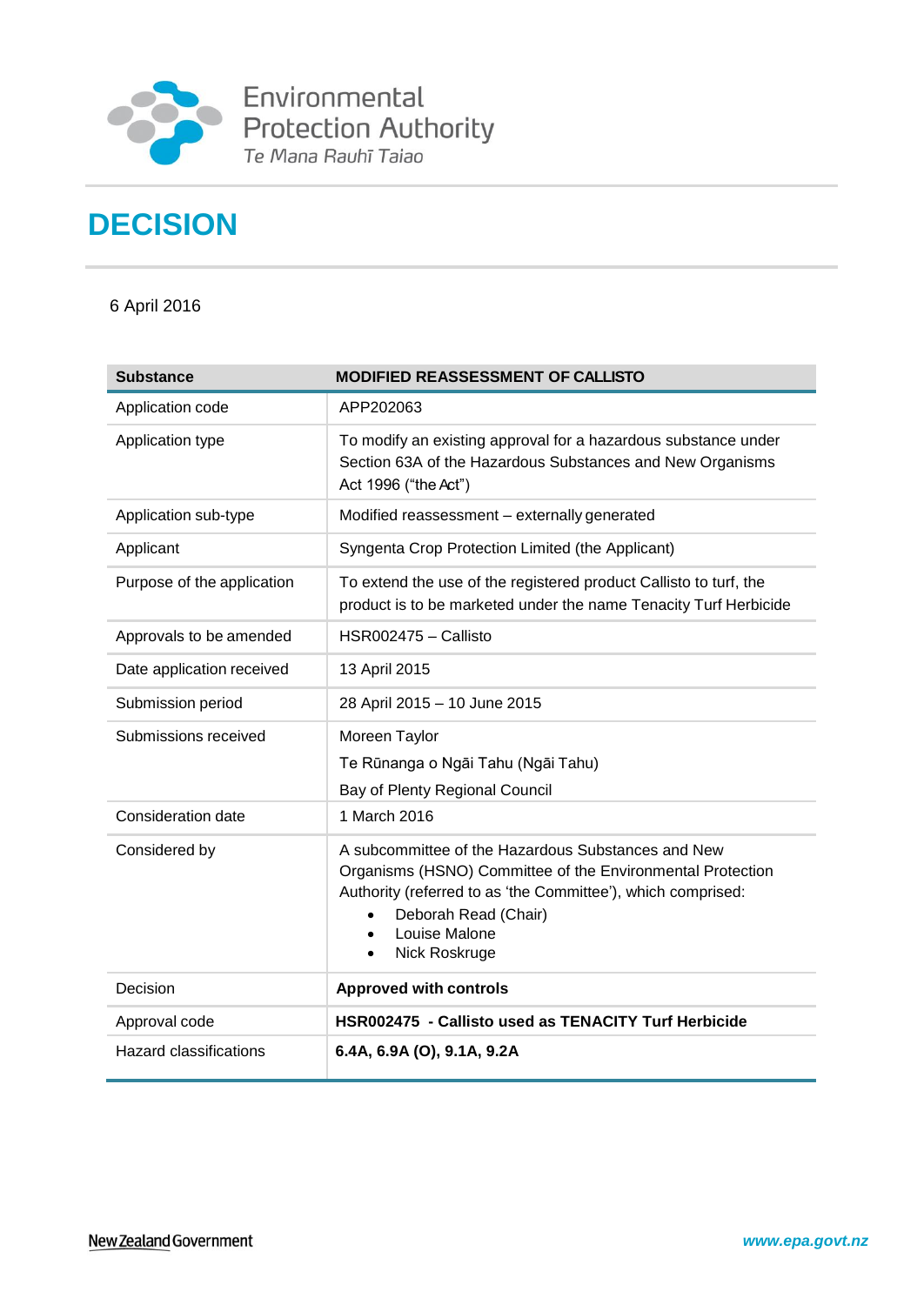#### Decision on application for the modified reassessment of Callisto (APP202063)

#### **Table of Contents**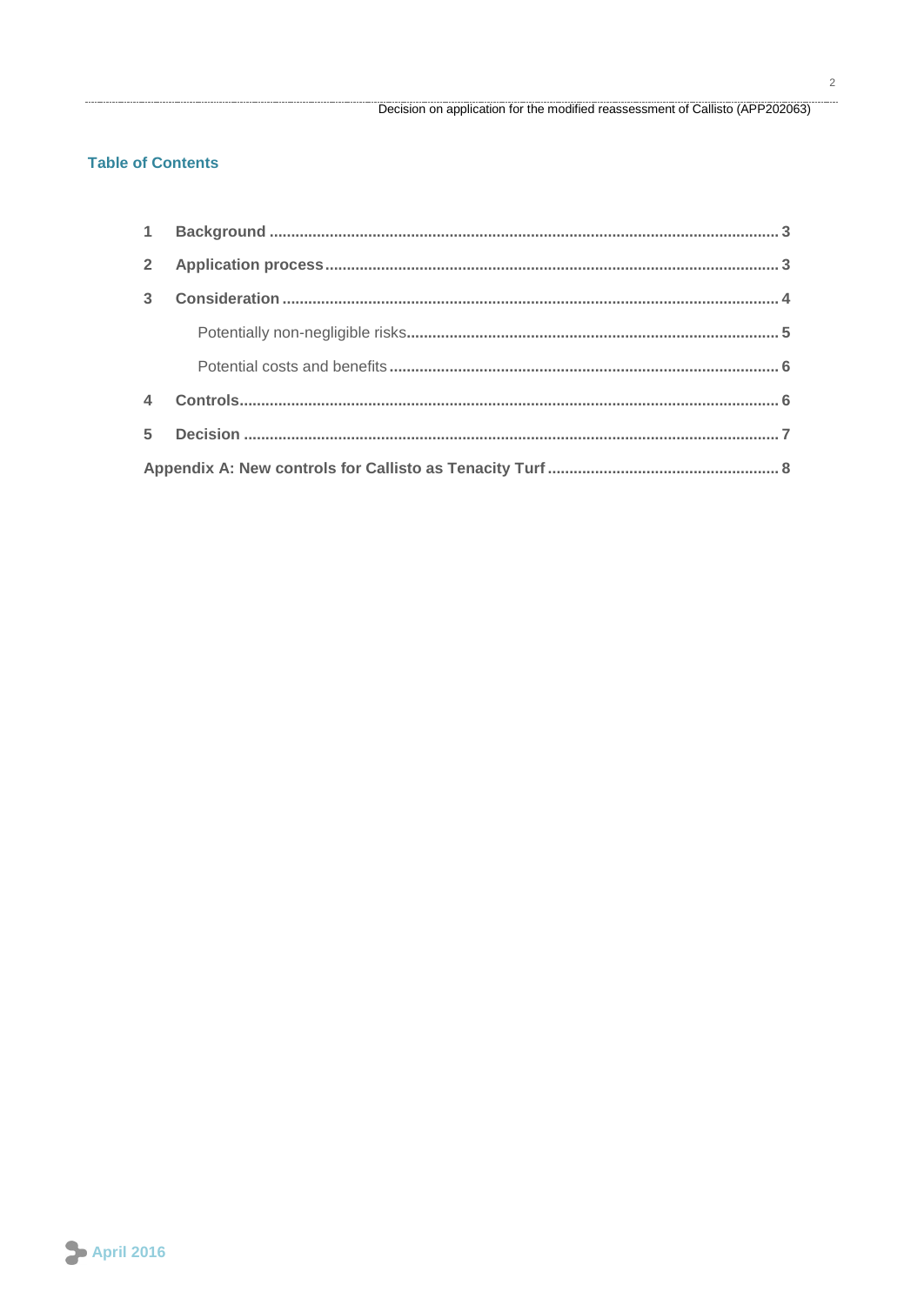### <span id="page-2-0"></span>1 Background

- 1.1. Callisto was approved in April 2006 for use as a herbicide for the selective control of a wide range of broadleaf weeds in grain and silage maize. It contains 480 g/L mesotrione as the active ingredient. The application for reassessment of Callisto is for use on turf, which would require an increase in the maximum application rate and the frequency of applications compared with currently approved uses and would therefore significantly exceed the current permitted application rate. This new use would be marketed as Tenacity Turf Herbicide, but to remain consistent throughout this document, this substance is referred to as 'Callisto'. The Environmental Protection Authority (the EPA) considered in July 2013 that reassessment of the Approval of the substance is justified on the grounds of a significant change of use [Section 62(2) (c) of the HSNO Act].
- 1.2. The application for a reassessment of Callisto was made by Syngenta Crop Protection Limited (the Applicant). They provided pre-lodgement summary information which was circulated by the EPA to Te Herenga.

### <span id="page-2-1"></span>2 Application process

#### Background to the application

2.1 The Applicant has applied for a modified reassessment of Callisto to allow an increase in the maximum application rate and frequency of applications. This will allow it to be used on turf.

Specifically, the Applicant wishes to remove this modification to the E2 control:

*'The following application rate is set for Callisto: 450 mL product (290 g mesotrione)/ha in maize, once a year*.'

And replace it with a modification which increases the application rate to 600 mL product (389 g mesotrione<sup>1</sup> )/ha, twice per year and to allow it to be used on turf, as Tenacity Turf Herbicide.

#### Formal receipt and notification

- 2.2 Grounds for a modified reassessment were granted by a decision making committee of the EPA on 5 July 2013.
- 2.3 The application for a modified reassessment was lodged pursuant to section 63A of the Act and was formally received on 13 April 2015.
- 2.4 The Minister for the Environment was advised of the application on 28 April 2015.



<u>.</u>

<sup>1</sup> The technical grade mesotrione used in Callisto is 74% pure. The concentration of technical grade mesotrione in Callisto is 649 g/L thus the concentration of pure mesotrione in Callisto would be 480 g/L. The initial Callisto control gave the amount of active ingredient (mesotrione) based on the technical grade mesotrione (450 mL Callisto containing 290 g technical grade mesotrione which is equal to 216 g pure mesotrione). The updated controls reflect the historical control (600 mL Callisto containing 389 g technical grade mesotrione which is equal to 288 g pure mesotrione).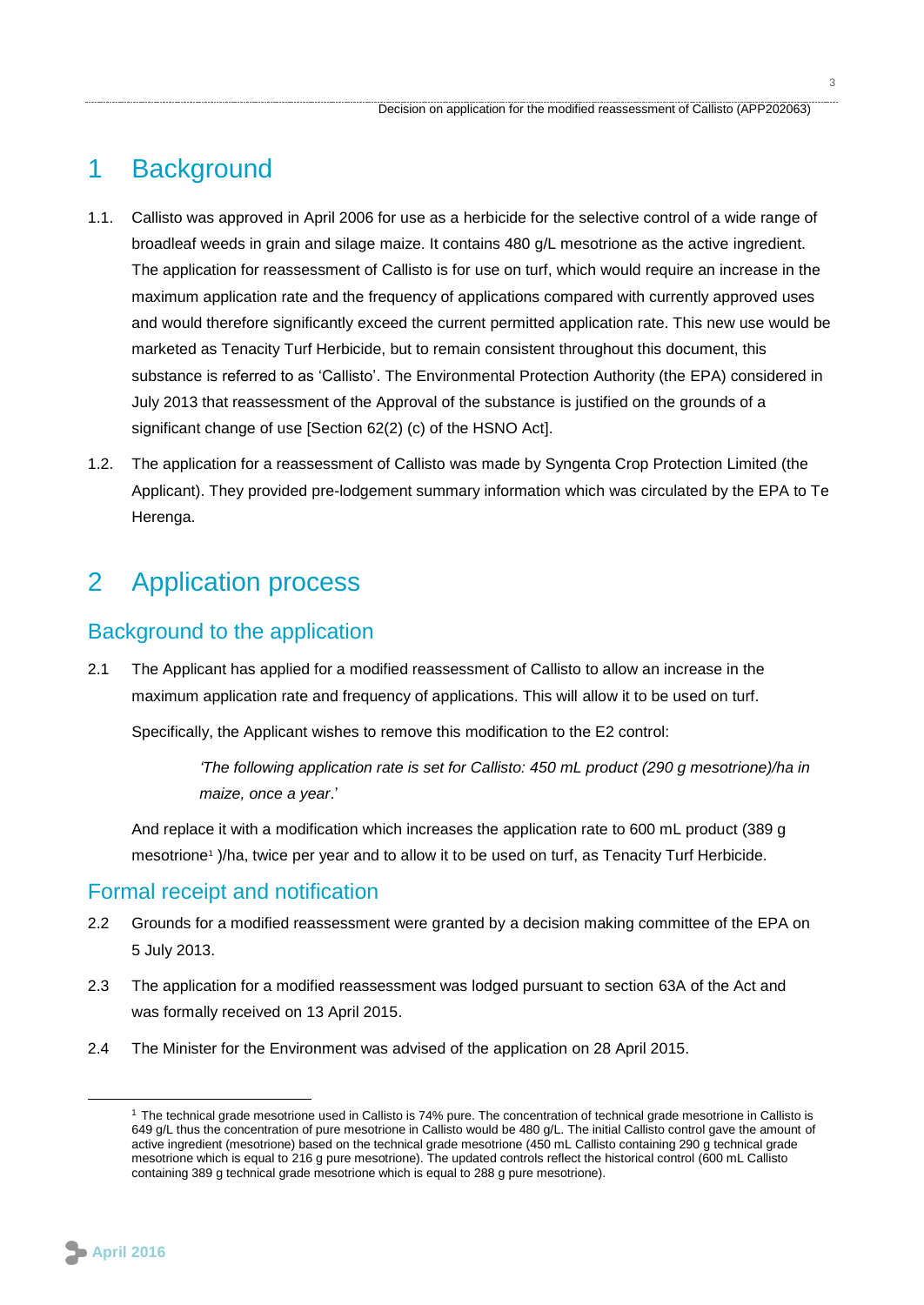- 2.5 The Ministry for the Environment (MfE), WorkSafe New Zealand, the Ministry of Health (MoH), the Department of Conservation (DOC) and the Agricultural Compounds and Veterinary Medicines group of the Ministry for Primary Industries (ACVM-MPI) were identified as having a specific interest in the application. They were notified of the application and the submission period. No comments were received.
- 2.6 The application was publicly notified in accordance with section 53 of the Act and open for submissions from 28 April 2015 until 10 June 2015.
- 2.7 The timeframe of the application was waived under section 59 of the Act to obtain further information from the Applicant.
- 2.8 This application was considered by the Committee on 1 March 2016.

### **Submissions**

- 2.9 Three submissions were received, from:
	- Moreen Taylor,
	- Bay of Plenty Regional Council and
	- Te Rūnanga o Ngāi Tahu (Ngāi Tahu).

Moreen Taylor and Te Rūnanga o Ngāi Tahu opposed the proposed change of controls and the Bay of Plenty Regional Council neither supported nor opposed the proposed change. Ngāi Tahu indicated that they would like to be heard in support of their submission but subsequently withdrew their request to be heard.

### EPA Staff Evaluation and Review Report

2.10 In order to assist the Committee in its decision making process, the Evaluation and Review (E&R) Report was prepared, which is the EPA Staff's review of the application and supporting information, including submissions and the original application and associated documents. This included reviewing confidential material submitted by the Applicant for this application. The E&R Report was publicly released on 15 February 2016.

## <span id="page-3-0"></span>3 Consideration

- 3.1 As there were no submitters wishing to present in support of their submissions the Committee held a consideration via teleconference. The Chair of the Committee was Dr Deborah Read. The other members of the Committee were Dr Louise Malone and Dr Nick Roskruge.
- 3.2 The Committee considered that it had received sufficient information to proceed with its consideration of the application. The EPA Staff were also in attendance at the teleconference held on 1 March 2016.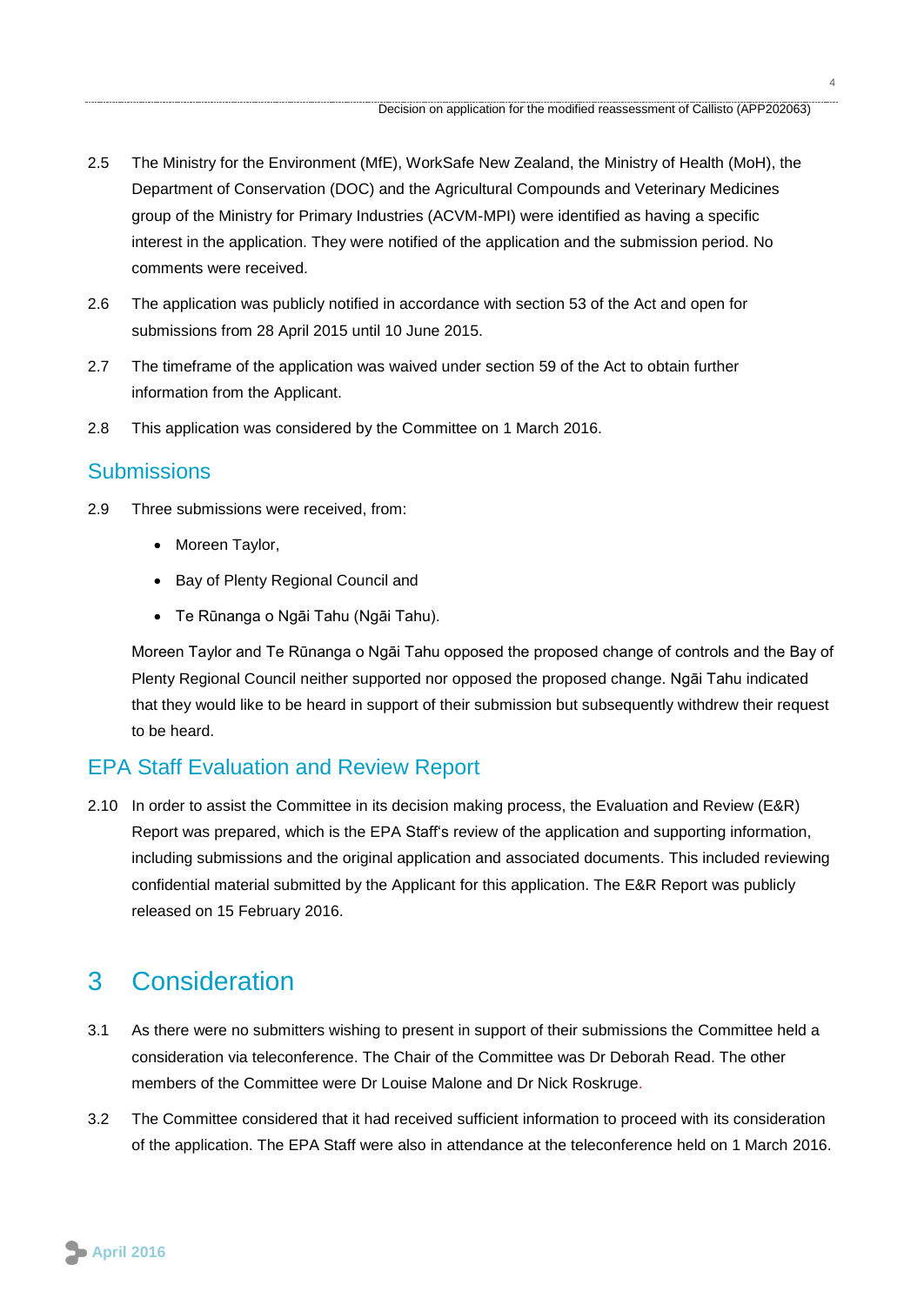### The requirements of section 63A

- 3.3 According to section 63A(1)(b), a modified reassessment may be carried out where the EPA considers that the reassessment will involve only a specific aspect of the approval and the proposed amendment is not a minor or technical amendment to which section 67A applies.
- 3.4 According to section 63A(6), the Committee may approve or decline an application for reassessment under this section, as it considers appropriate, after taking into account:
	- (a) all the effects associated with the reassessment; and

(b) the best international practices and standards for the safe management of hazardous substances.

3.5 The modified reassessment application lodged by the Applicant was for a significant change in the use pattern of the substance Callisto. Under the Act, the Committee could only consider and decide upon aspects of the approval relating to the proposed new use pattern.

#### Identification of risks, benefits and costs

<span id="page-4-0"></span>**Potentially non-negligible risks**

- 3.3 The E&R Report determined that the hazard classification of Callisto had not changed from its original assessment and is 6.4A, 6.9A (O), 9.1A, 9.2A. The E&R Report included a review of the proposed modifications to the use of Callisto. As the application, equipment and parameters for use of Callisto on turf have different exposures to the existing uses of Callisto, a quantitative risk assessment of both human health and the environment was performed using the different use pattern.<sup>2</sup>
- 3.4 The Staff assessment identified that the following human health and environmental risks were above the level of concern to (i.e. could be non-negligible unless suitable controls are put in place):
	- workers during mixing, loading and application;
	- aquatic plants;
	- non-target and threatened native plants from spray drift; and,
	- bees and other beneficial insects.
- 3.5 The E&R Report concluded that these risks can be adequately managed using appropriate controls.
- 3.6 The Committee agreed with the risk assessments as carried out by the EPA Staff in the E&R report and agreed that the risks, with the proposed controls in place, will be negligible.

<span id="page-4-1"></span>1

<sup>&</sup>lt;sup>2</sup> These assessments are set out in Appendices B and C of the **EPA Staff Evaluation and Review Report**, which is available at [www.epa.govt.nz/hazardous-substances](http://www.epa.govt.nz/hazardous-substances) [search:APP202063]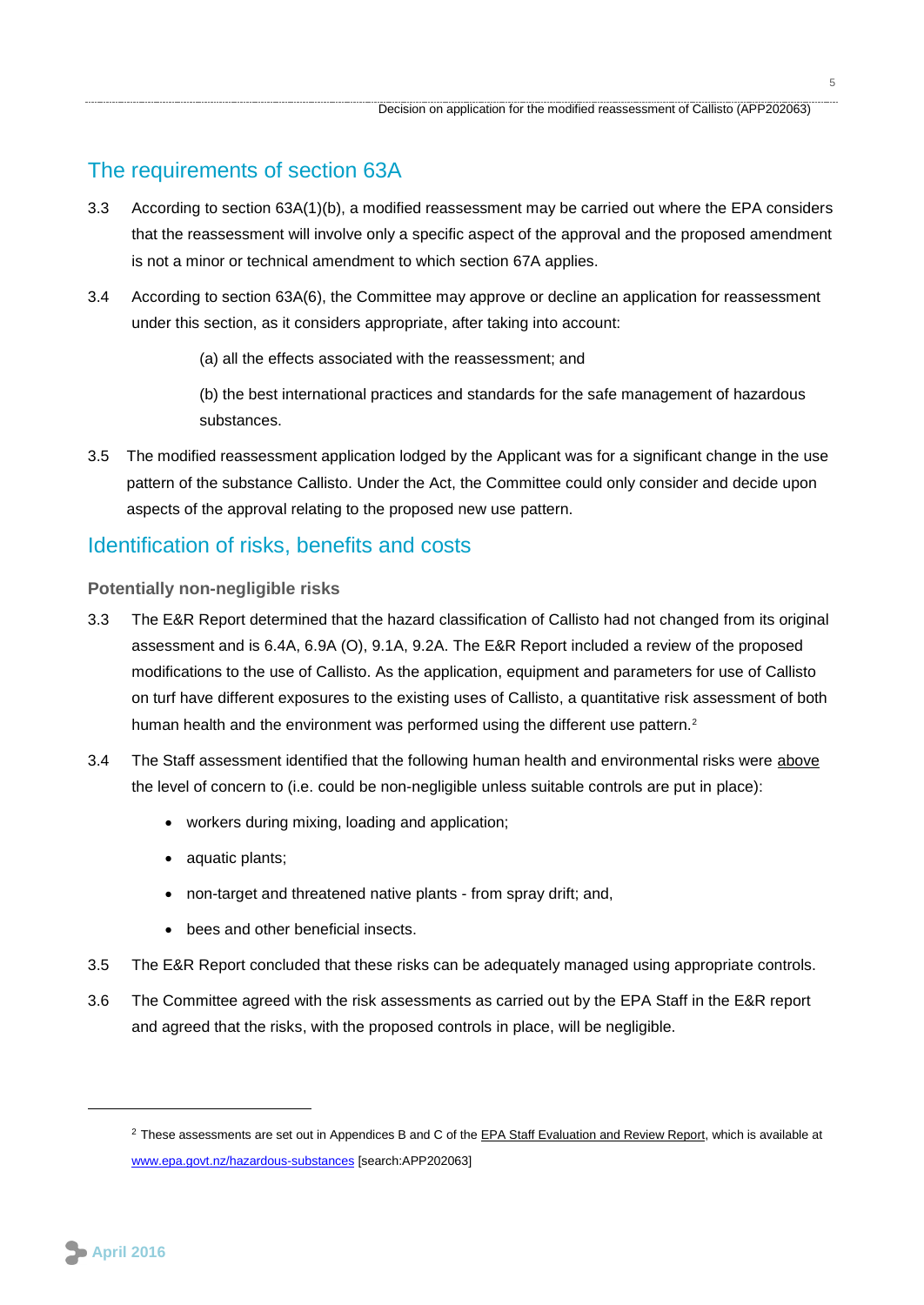#### **Potential costs and benefits**

- 3.7 The Applicant's information stated that the turf management market caters to approximately 45,000 hectares. The Applicant also stated that Callisto:
	- has lower toxicity than other products on the market.
	- can be used to control both broadleaf and grass weeds, thereby decreasing the number of herbicides needing to be applied.
	- will result in lower injuries to people participating in sports and recreational activities on turf, as high quality turf provides a surface without irregularities.
	- represents an alternative mode of action that prevents herbicide resistance.

### Relationship of Māori to the environment

- 3.6 The Committee noted that the Staff assessed the potential effects of the proposed change on the relationship of Māori to the environment in accordance with sections 5(b), 6(d) and 8 of the HSNO Act. The Committee acknowledged the Staff Report considered this in detail and the Committee has taken this into account.
- 3.7 Based on the information provided, including the use patterns, and the proposed changes in controls as recommended in Appendix A, the Committee considered the impact of Callisto on the relationship of Māori to the environment will be negligible. With this assessment in mind the Committee considered that the application is consistent with the principles of the Treaty of Waitangi.

### New Zealand International Obligations

3.4 On the basis of the Staff's advice, the Committee considered that this modification of the Callisto approval for Tenacity Turf Herbicide would not impact on any of New Zealand's international obligations.

## <span id="page-5-0"></span>4 Controls

- 4.1 The Committee considered the EPA Staff Report's conclusions and the proposed controls in the areas of:
	- specifying maximum rates and frequency of applications;
	- requirements for approved handler status;
	- stipulating use of personal protective equipment (PPE);
	- reducing the effects of spray drift by requiring nozzles to spray coarse droplets;
	- applying downwind buffer zones including separation distances to waterways and non-target plants; and,

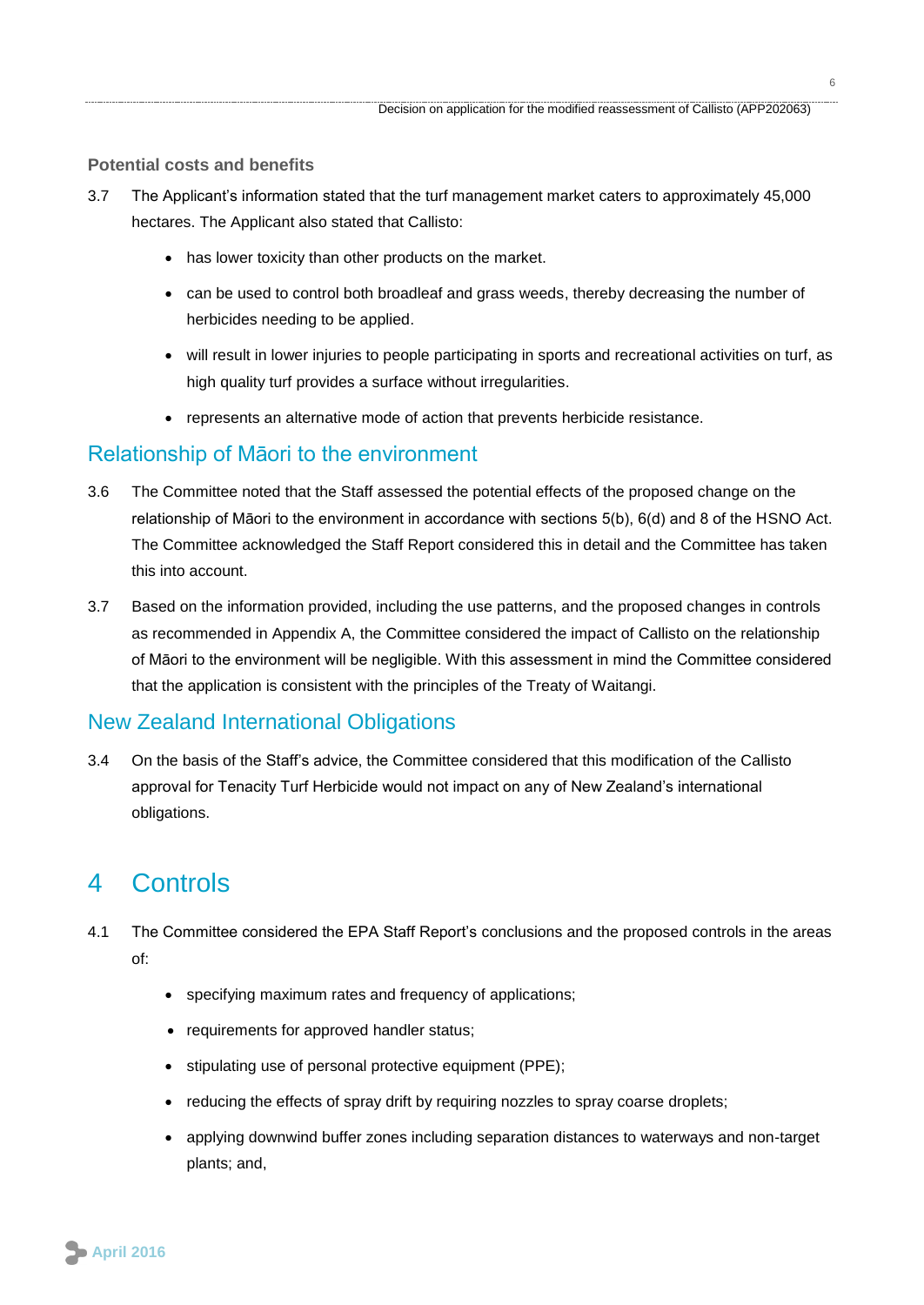- requiring certain controls, limitations and restrictions to be displayed on labels.
- 4.2 The Committee agreed that these controls would manage the potential risks associated with the proposed new use of the product and that, with these controls in place, the risks would be negligible.

#### Review of controls for cost-effectiveness

4.3 The Committee considered that the proposed controls are the most cost-effective means of managing the identified risks and costs associated with this application.

### <span id="page-6-0"></span>5 Decision

- 5.1 The Committee determined that the application meets the criteria for consideration under section 63A. In doing so, the Committee applied the relevant sections of the Act and clauses of the Hazardous Substances and New Organisms (Methodology) Order 1998 ("the Methodology").
- 5.2 The Committee considered that, taking into account the controls listed in Appendix A, significant adverse impacts on the social or economic environment are not anticipated.
- 5.3 The Committee considered that significant negative effects on Māori culture or traditional relationships with ancestral lands, water, site, wāhi tapu, valued flora and fauna or other taonga are not anticipated.
- 5.4 The Committee considered that benefits may be derived for New Zealand by approving the reassessment.
- 5.5 The Committee has replaced the previous controls with the new controls, below, for Callisto as Tenacity Turf Herbicide and **approved the application** on reassessment.



**Deborah Read Date: 6 April 2016**

Chair, Decision Making Committee, Environmental Protection Authority HSR002475

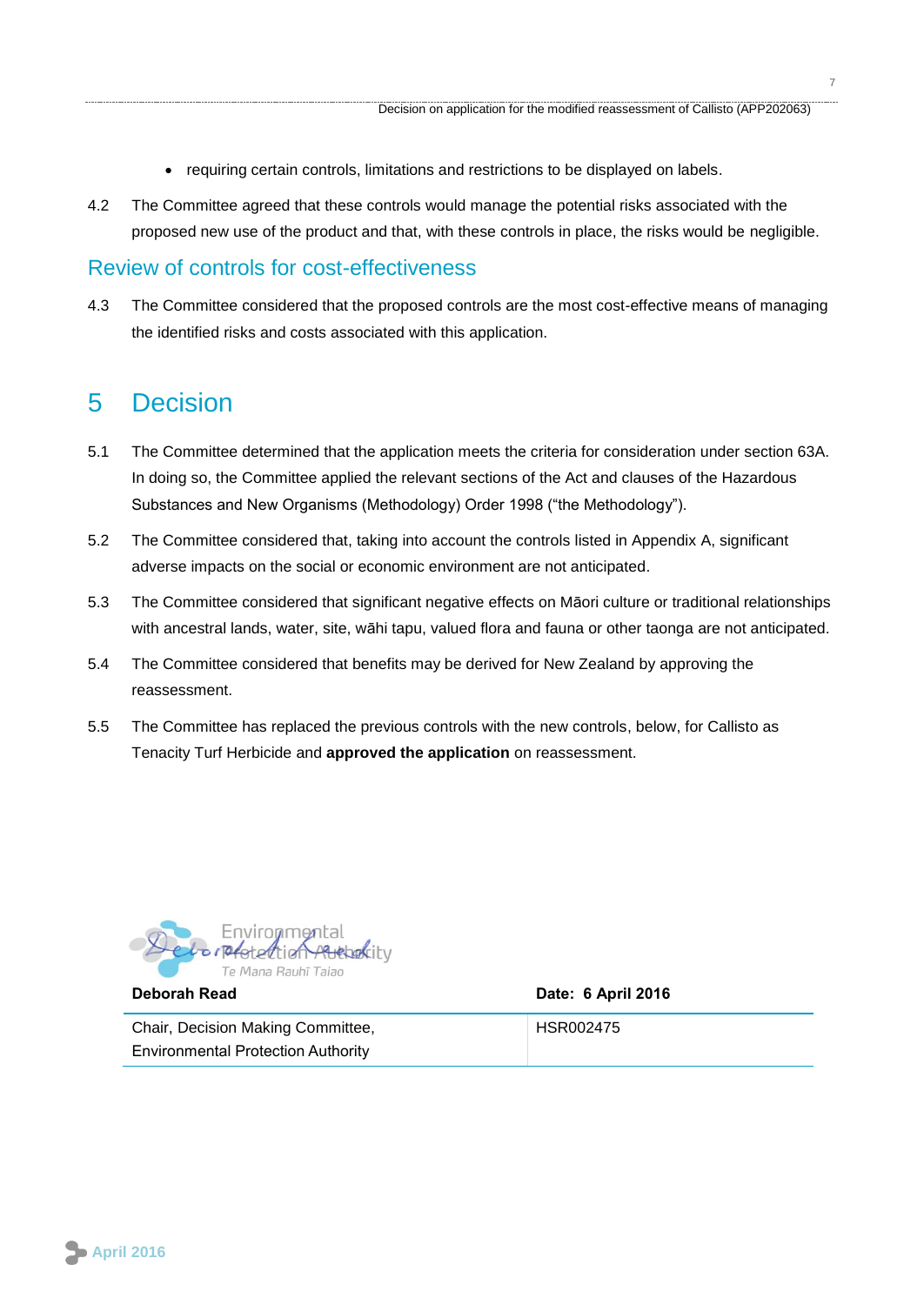### <span id="page-7-0"></span> Decision on application for the modified reassessment of Callisto (APP202063) Appendix A: Controls for Callisto as Tenacity Turf

The following are the controls for Callisto (HSR002475) including the revised controls from this reassessment (in bold).

Please refer to the Hazardous Substances Regulations and the modifications listed below for the requirements of each control. The regulations can be found on the New Zealand Legislation website [http://www.legislation.co.nz.](http://www.legislation.co.nz/)

| Code           | <b>Regulation</b> | <b>Description</b>                                                                                         | <b>Variation</b>                                                                                                                                                                                                                                                                                                                          |
|----------------|-------------------|------------------------------------------------------------------------------------------------------------|-------------------------------------------------------------------------------------------------------------------------------------------------------------------------------------------------------------------------------------------------------------------------------------------------------------------------------------------|
| T <sub>2</sub> | Regs 29, 30       | Controlling exposure in places of work<br>through the setting of workplace<br>exposure standards (WESs)    | A WES is adopted for the following<br>component of Callisto:<br>Component G (vapour and mist) = TWA<br>Ceiling 50 ppm $(127 \text{ mg/m}^3)$                                                                                                                                                                                              |
| T3             | Regs 5(1), 6      | Requirements for keeping records of<br>use                                                                 |                                                                                                                                                                                                                                                                                                                                           |
| Τ4             | Reg 7             | Requirements for equipment used to<br>handle substances                                                    |                                                                                                                                                                                                                                                                                                                                           |
| T <sub>5</sub> | Reg 8             | Requirements for protective clothing<br>and equipment                                                      | The following sub clause is added<br>after sub clause (1)(b) of regulation<br>8:<br>(1)(c) A person handling (mix, load<br>or apply) this substance must<br>ensure minimum requirements<br>for PPE are worn:<br><b>Coveralls</b><br>(a)<br><b>Shoes</b><br>(b)<br><b>Socks</b><br>(c)<br><b>Gloves</b><br>(d)<br><b>Hood/Visor</b><br>(e) |
| T7             | Reg 10            | Restrictions on the carriage of toxic or<br>corrosive substances on passenger<br>service vehicles          | (f) The maximum quantity of this<br>substance that can be carried<br>on a passenger service<br>vehicle is 1.0 L per package                                                                                                                                                                                                               |
| E <sub>1</sub> | Regs 32 - 45      | Limiting exposure to ecotoxic<br>substances through the setting of<br>environmental exposure limits (EELs) | The following EELs are set for<br>mesotrione:<br>$EELsurface$ deposition = $0.0037$<br>mg/m <sup>2</sup> for mesotrione in the<br>terrestrial environment.<br>$EELsoil = 0.0001$ mg/kg dw<br>soil.<br>$EEL_{water} = 0.0008$ mg/L.<br>There is insufficient data to calculate an                                                          |

## Hazardous Substances (Classes 6, 8, and 9 Controls) Regulations 2001

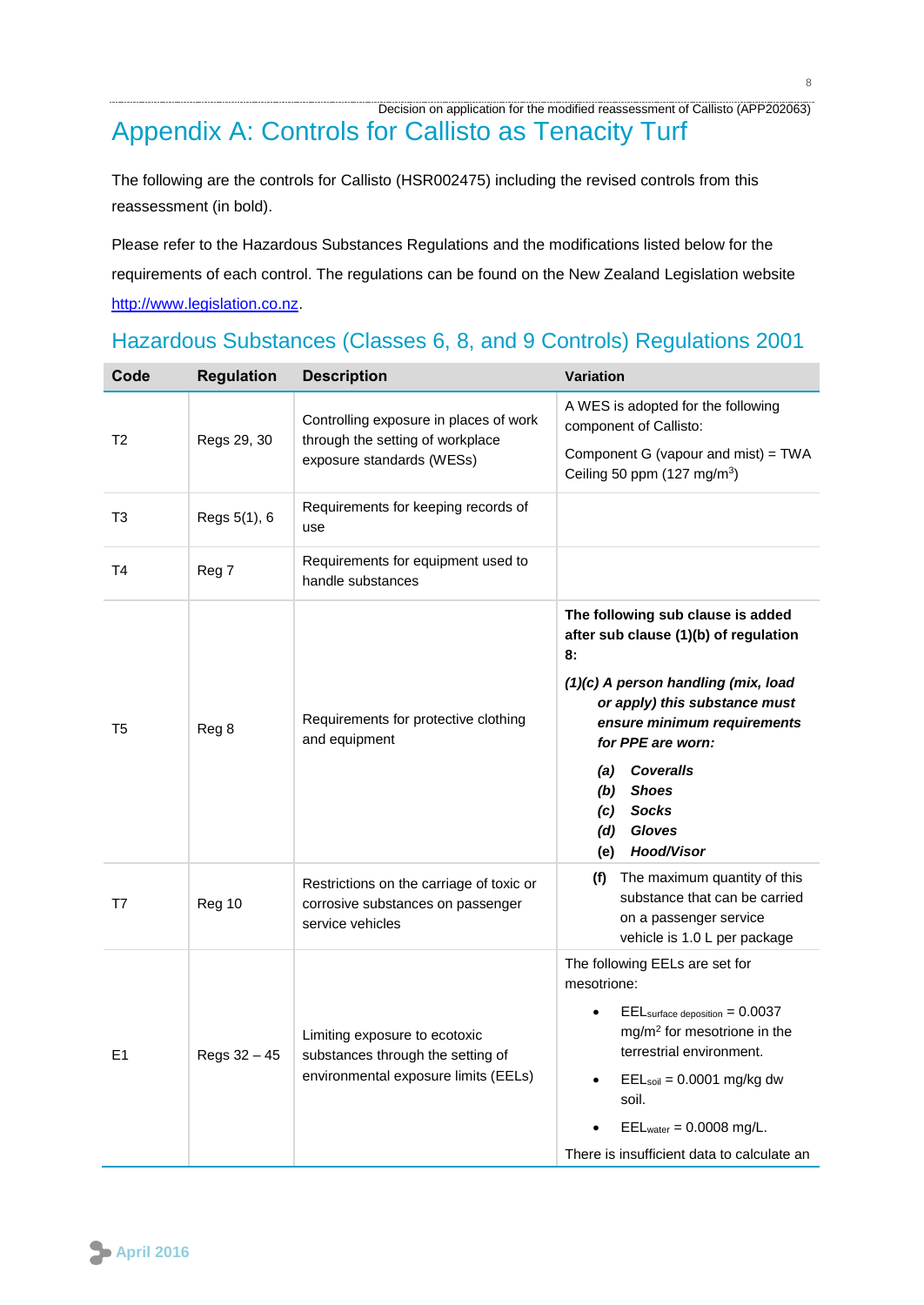|                |                   |                                                                              | Decision on application for the modified reassessment of Callisto (APP202063)                                                                                                                                                                                                                                                                                                                                                                                                                                                                                                                                                                                                                 |
|----------------|-------------------|------------------------------------------------------------------------------|-----------------------------------------------------------------------------------------------------------------------------------------------------------------------------------------------------------------------------------------------------------------------------------------------------------------------------------------------------------------------------------------------------------------------------------------------------------------------------------------------------------------------------------------------------------------------------------------------------------------------------------------------------------------------------------------------|
| Code           | <b>Regulation</b> | <b>Description</b>                                                           | <b>Variation</b>                                                                                                                                                                                                                                                                                                                                                                                                                                                                                                                                                                                                                                                                              |
|                |                   |                                                                              | EEL for sediment.                                                                                                                                                                                                                                                                                                                                                                                                                                                                                                                                                                                                                                                                             |
| E2             | Regs 46 - 48      | Restrictions on the application of<br>substances within application areas    | A maximum application rate is set<br>for this substance.<br>The person in charge of the<br>application of this substance, and<br>any person applying the substance,<br>must ensure that the application is<br>carried out in accordance with the<br>following restrictions:<br>the substance must not be<br>applied at rates exceeding<br>600 mL of formulated<br>product/ha per application<br>(equivalent to 387 g<br>mesotrione /ha); and<br>the substance must not be<br>$\bullet$<br>applied to the same area<br>more than two times in any<br>330-day period; and<br>an interval of at least 14 full<br>days must be observed<br>before the substance is<br>reapplied to the same area. |
| E <sub>5</sub> | Regs 5(2), 6      | Requirements for keeping records of<br>use                                   |                                                                                                                                                                                                                                                                                                                                                                                                                                                                                                                                                                                                                                                                                               |
| E6             | Reg 7             | Requirements for equipment used to<br>handle substances                      |                                                                                                                                                                                                                                                                                                                                                                                                                                                                                                                                                                                                                                                                                               |
| E7             | Reg 9             | Approved handler/security<br>requirements for certain ecotoxic<br>substances | This control is only applicable at the<br>'use' phase of Callisto's lifecycle.                                                                                                                                                                                                                                                                                                                                                                                                                                                                                                                                                                                                                |

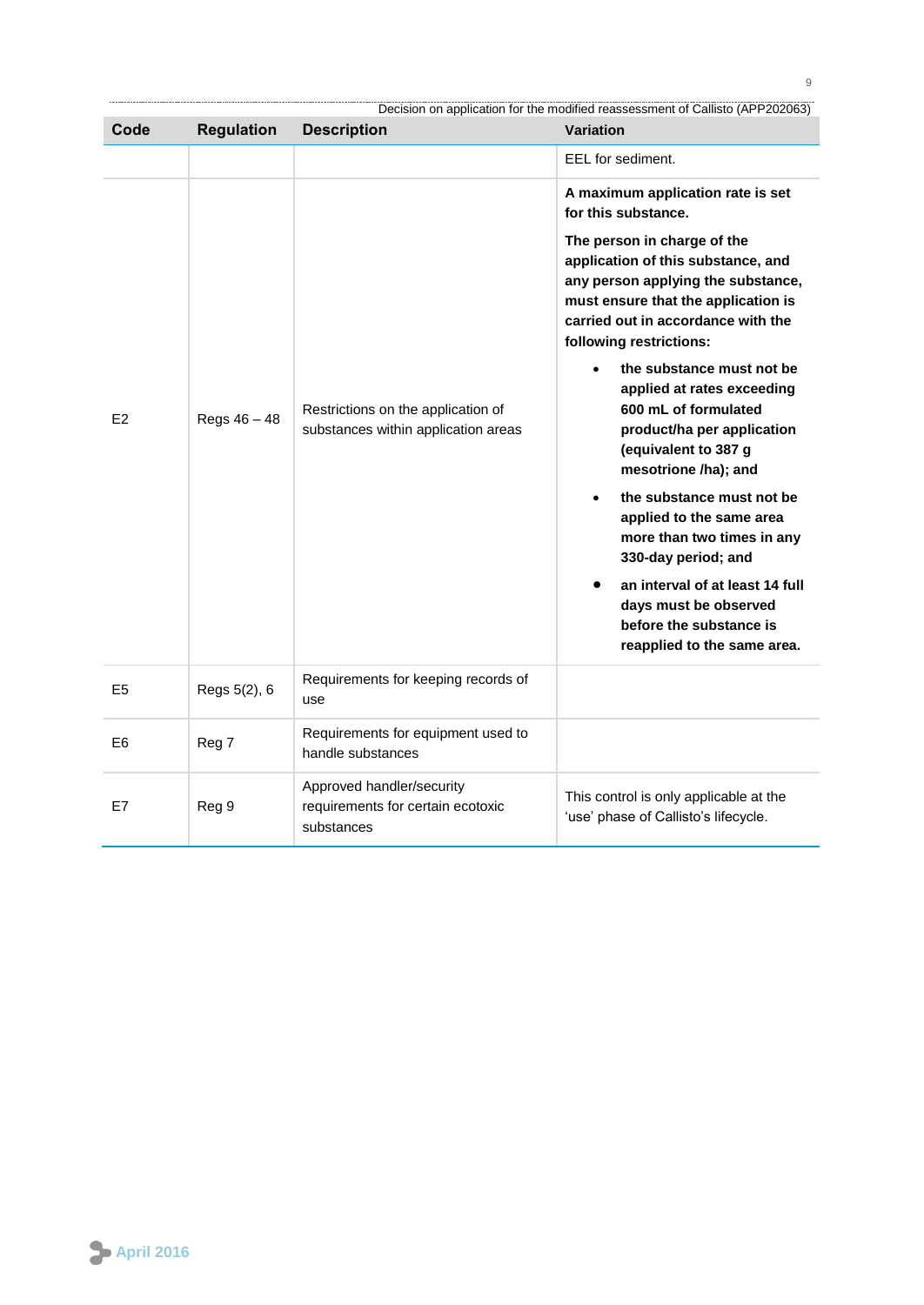Decision on application for the modified reassessment of Callisto (APP202063)

| Code           | <b>Regulation</b>                      | <b>Description</b>                                                                                                       | <b>Variation</b> |
|----------------|----------------------------------------|--------------------------------------------------------------------------------------------------------------------------|------------------|
| $\vert$ 1      | Regs 6, 7, 32<br>$-35, 36(1) -$<br>(7) | Identification requirements, duties of<br>persons in charge, accessibility,<br>comprehensibility, clarity and durability |                  |
| $\overline{3}$ | Reg 9                                  | Priority identifiers for ecotoxic<br>substances                                                                          |                  |
| 19             | Reg 18                                 | Secondary identifiers for all hazardous<br>substances                                                                    |                  |
| 111            | Reg 20                                 | Secondary identifiers for ecotoxic<br>substances                                                                         |                  |
| 116            | Reg 25                                 | Secondary identifiers for toxic<br>substances                                                                            |                  |
| 117            | Reg 26                                 | Use of generic names                                                                                                     |                  |
| 118            | Reg 27                                 | Requirements for using concentration<br>ranges                                                                           |                  |
| 119            | Regs 29 - 31                           | Additional information requirements,<br>including situations where substances<br>are in multiple packaging               |                  |
| 121            | Regs 37 - 39,<br>$47 - 50$             | General documentation requirements                                                                                       |                  |
| 123            | Reg 41                                 | Specific documentation requirements<br>for ecotoxic substances                                                           |                  |
| 128            | Reg 46                                 | Specific documentation requirements<br>for toxic substances                                                              |                  |
| 129            | Regs 51, 52                            | Signage requirements                                                                                                     |                  |

## Hazardous Substances (Identification) Regulations 2001

## Hazardous Substances (Packaging) Regulations 2001

| Code            | <b>Regulation</b>     | <b>Description</b>                                                                                                | Variation |
|-----------------|-----------------------|-------------------------------------------------------------------------------------------------------------------|-----------|
| P <sub>1</sub>  | Regs 5, 6,<br>7(1), 8 | General packaging requirements                                                                                    |           |
| P3              | Reg 9                 | Criteria that allow substances to be<br>packaged to a standard not meeting<br>Packing Group I, II or III criteria |           |
| P <sub>13</sub> | Reg 19                | Packaging requirements for toxic<br>substances                                                                    |           |
| P <sub>15</sub> | Reg 21                | Packaging requirements for ecotoxic<br>substances                                                                 |           |

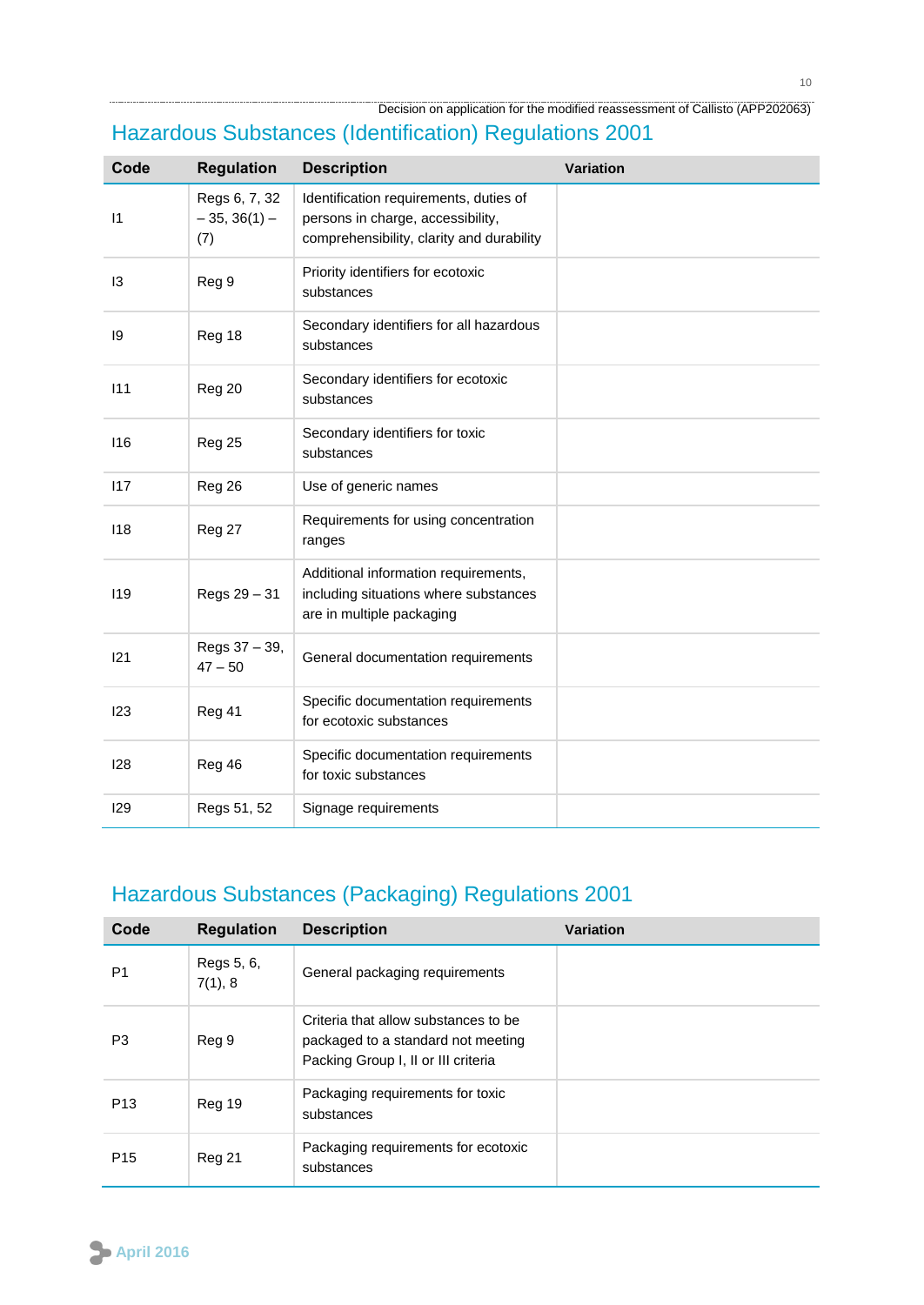|      |                   |                                                              | Decision on application for the modified reassessment of Callisto (APP202063) |
|------|-------------------|--------------------------------------------------------------|-------------------------------------------------------------------------------|
| Code | <b>Regulation</b> | <b>Description</b>                                           | Variation                                                                     |
| PG3  | Schedule 3        | Packaging requirements equivalent to<br>UN Packing Group III |                                                                               |
| PS4  | Schedule 4        | Packaging requirements as specified in<br>Schedule 4         |                                                                               |

## Hazardous Substances (Disposal) Regulations 2001

| Code           | <b>Regulation</b> | <b>Description</b>                                                                                 | <b>Variation</b> |
|----------------|-------------------|----------------------------------------------------------------------------------------------------|------------------|
| D4             | Reg 8             | Disposal requirements for toxic and<br>corrosive substances                                        |                  |
| D5             | Reg 9             | Disposal requirements for ecotoxic<br>substances                                                   |                  |
| D <sub>6</sub> | Reg 10            | Disposal requirements for packages                                                                 |                  |
| D7             | Regs 11, 12       | Information requirements for<br>manufacturers, importers and suppliers,<br>and persons in charge   |                  |
| D8             | Regs 13, 14       | Documentation requirements for<br>manufacturers, importers and suppliers,<br>and persons in charge |                  |

## Hazardous Substances (Emergency Management) Regulations 2001

| Code            | <b>Regulation</b>             | <b>Description</b>                                                                                    | <b>Variation</b> |
|-----------------|-------------------------------|-------------------------------------------------------------------------------------------------------|------------------|
| EM <sub>1</sub> | Regs $6, 7, 9 -$<br>11        | Level 1 information requirements for<br>suppliers and persons in charge                               |                  |
| EM <sub>6</sub> | Reg 8(e)                      | Information requirements for toxic<br>substances                                                      |                  |
| EM7             | Reg 8(f)                      | Information requirements for ecotoxic<br>substances                                                   |                  |
| EM <sub>8</sub> | Regs $12 - 16$ ,<br>$18 - 20$ | Level 2 information requirements for<br>suppliers and persons in charge                               |                  |
| <b>EM11</b>     | Regs 25 - 34                  | Level 3 emergency management<br>requirements: duties of person in<br>charge, emergency response plans |                  |
| <b>EM12</b>     | Regs 35 - 41                  | Level 3 emergency management<br>requirements: secondary containment                                   |                  |
| <b>EM13</b>     | Reg 42                        | Level 3 emergency management<br>requirements: signage                                                 |                  |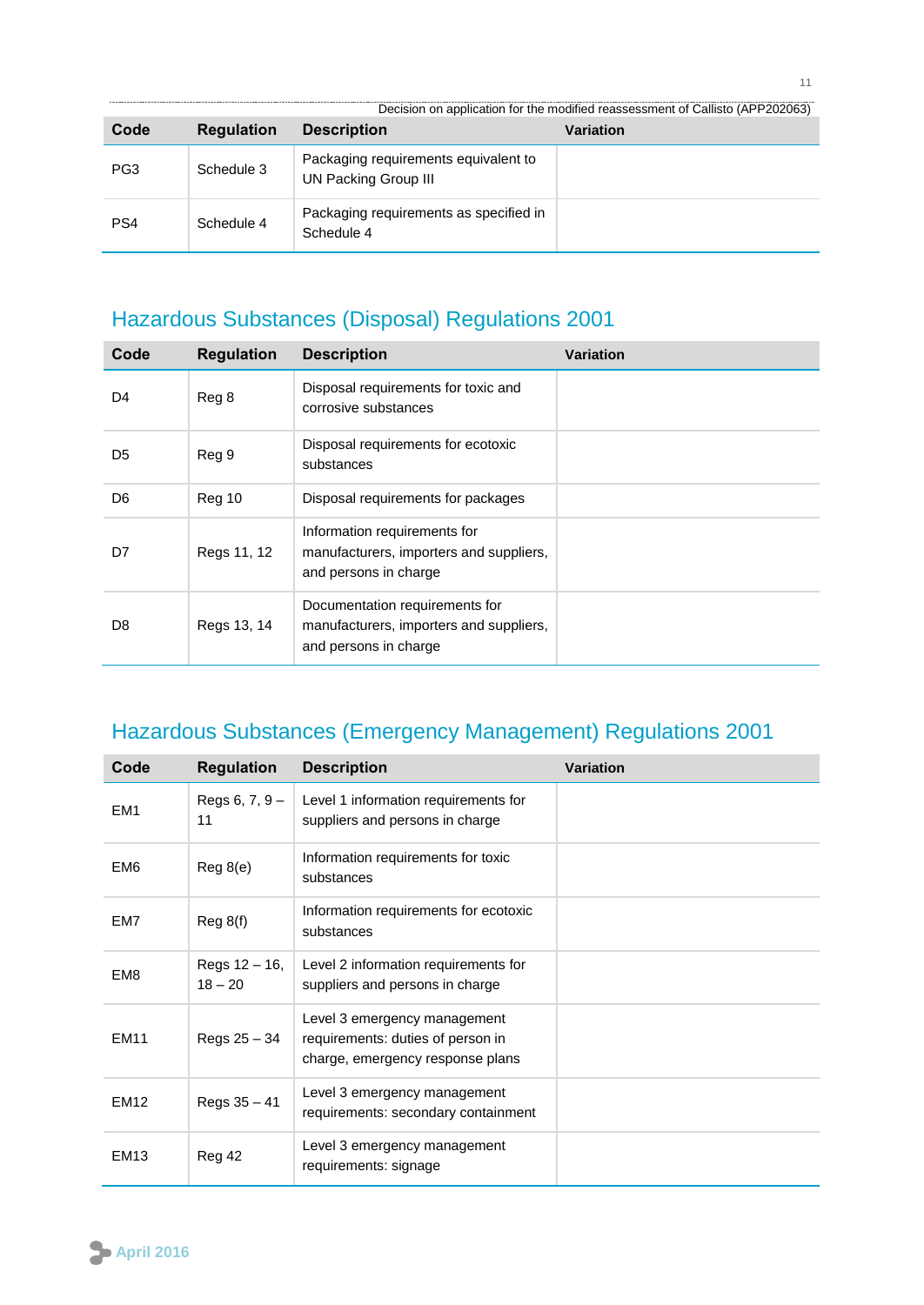#### Decision on application for the modified reassessment of Callisto (APP202063)

### Hazardous Substances and New Organisms (Personnel Qualifications) Regulations 2001

| Code | <b>Regulation</b> | <b>Description</b>                                                                              | <b>Variation</b>    |
|------|-------------------|-------------------------------------------------------------------------------------------------|---------------------|
| AH 1 | Regs $4-6$        | Approved Handler requirements<br>(including test certificate and<br>qualification requirements) | Refer to control E7 |

### Hazardous Substances (Tank Wagon and Transportable Containers) Regulations 2004

| Code  | <b>Regulation</b> | <b>Description</b>                   | Variation |
|-------|-------------------|--------------------------------------|-----------|
| Tank  | Regs 4 to 43      | Controls relating to tank wagons and |           |
| Wagon | as applicable     | transportable containers             |           |

### Additional controls

| Code                  | <b>Section of</b><br>the Act | Control                                                                                                                                                                                                                       |
|-----------------------|------------------------------|-------------------------------------------------------------------------------------------------------------------------------------------------------------------------------------------------------------------------------|
| Water                 | 77A                          | This substance must not be applied into or onto water <sup>3</sup>                                                                                                                                                            |
| App<br>method         | 77A                          | The application of the substance is limited to ground-based application methods<br>only <sup>4</sup><br>This substance must be applied with nozzles equipped to provide a coarse<br>spray <sup>5</sup>                        |
| <b>Buffer</b><br>Zone | 77A                          | This substance must not be applied within ten metres <sup>6</sup> of a downwind <sup>7</sup> water<br>body <sup>8</sup><br>This substance must not be applied within 15 metres <sup>9</sup> of downwind non-<br>target plants |

<sup>&</sup>lt;sup>3</sup> Where 'water' means water in all its physical forms, whether flowing or not, and whether over or under ground, but does not include water in any form while in a pipe, tank or cistern or water used in the dilution of the substance prior to application.

 $7$  Downwind refers to a location in a direction to where the wind blows away from the application area.

1

<sup>4</sup> Ground-based methods of applying pesticides include, but are not limited to, application by ground boom, air blast or knapsack, and do not include aerial application methods

<sup>5</sup> Where a coarse quality of spray is according to the American Society of Agricultural & Biological Engineers (ASABE) droplet size classification scheme.

<sup>6</sup> This distance is the distance between the edge of the application area closest to the water body and the edge of the water in the water body closest to the application area.

<sup>&</sup>lt;sup>8</sup> A water body includes modified water courses such as reservoirs, irrigation canals, and water-supply races, canals for the supply of water for electricity generation or farm drainage canals, as well as natural water bodies.

<sup>&</sup>lt;sup>9</sup> This distance is the distance between the edge of the application area closest to the non-target plants and the non-target plants.